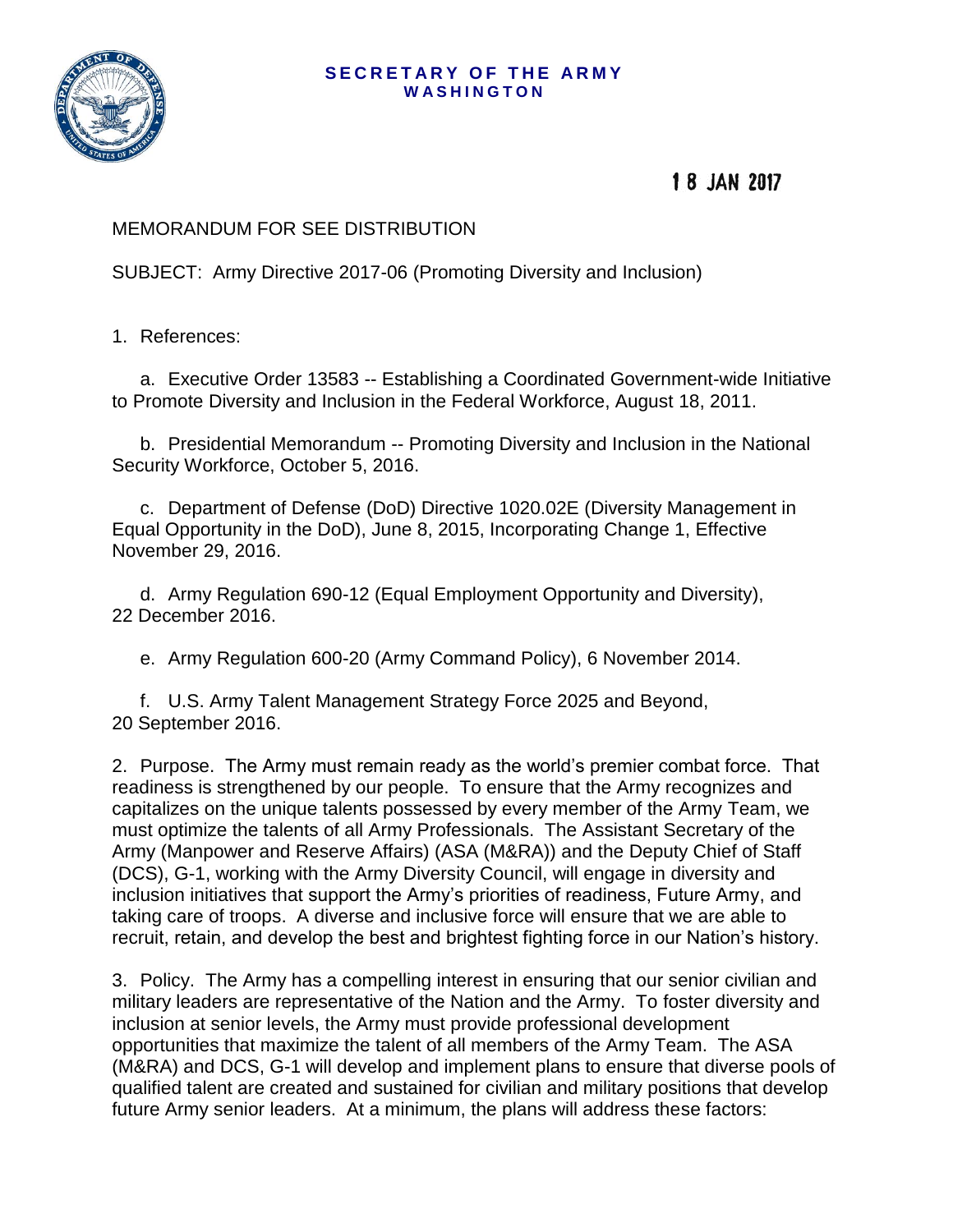SUBJECT: Army Directive 2017-06 (Promoting Diversity and Inclusion)

a. Objective qualification criteria for developmental positions that prepare employees and Soldiers to lead at the highest levels of the Department.

b. Analysis of whether any of the qualification criteria disproportionately exclude gender-specific, racial, or ethnic populations. If so, the plan will address why the criteria are valid requirements.

c. Analysis of whether additional measures are necessary to improve the diversity of the underlying pool.

d. Recognition that diversity of backgrounds, cultures, perspectives, skills, and experiences contributes to innovation, fosters inclusion, and prepares leaders to resolve complex challenges.

4. Implementation Guidance

a. Consideration of Diverse Candidates. After diverse pools of potential candidates are developed, the ASA (M&RA) and DCS, G-1 will establish a goal of drawing from these pools to provide diverse slates of qualified candidates to selecting officials for positions that prepare selectees for senior leadership positions. The number of candidates on the slate may be increased to ensure a diverse slate. After considering a diverse slate, the selecting official will choose the candidate he or she believes is most qualified for the position.

b. Management of Key Civilian Developmental Positions. Not later than 1 March 2017, the ASA (M&RA) and DCS, G-1, in coordination with Army Commands, will identify potential Army Enterprise Positions (AEP) (enterprise-level positions that prepare civilian employees for executive leadership) and establish the plans required by paragraph 3. When a command has a pending AEP vacancy, hiring officials will request slates of qualified candidates with diverse backgrounds. Commands will encourage employees with demonstrated potential to serve at the Senior Executive Service level to apply through the Senior Enterprise Talent Management program to become Army Enterprise Employees and apply for these AEP opportunities.

c. Management of Key Military Developmental Positions. Not later than 1 March 2017, the Commanding General, U.S. Army Human Resources Command and Chief, Colonels Management Office will identify nominative positions that prepare Soldiers for senior leadership positions (for officers, beginning at the rank of major and for enlisted, beginning at the rank of staff sergeant) and establish the plans required by paragraph 3. For nominative positions, selecting officials will request slates of qualified candidates with diverse backgrounds.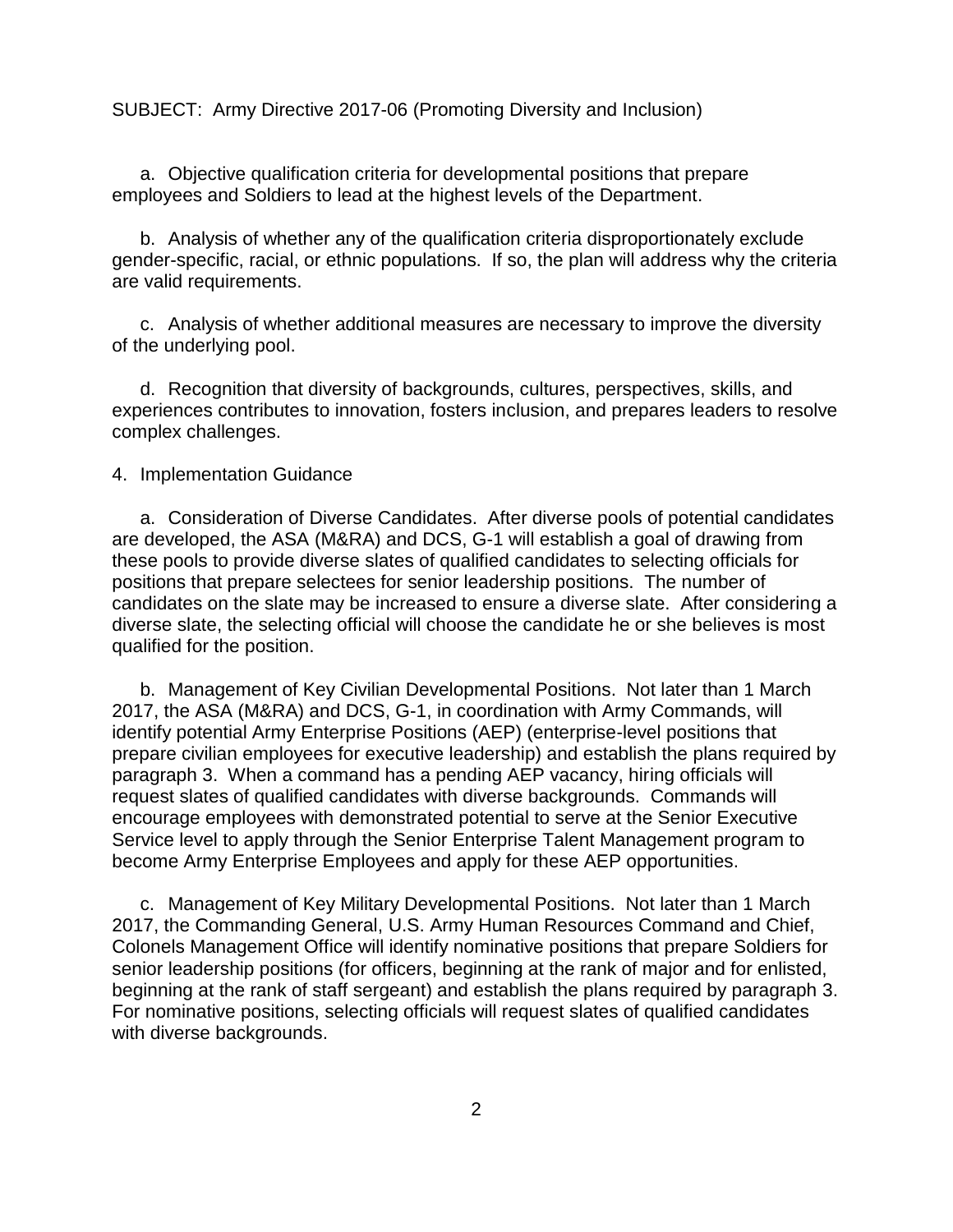SUBJECT: Army Directive 2017-06 (Promoting Diversity and Inclusion)

d. Unconscious Bias Training. Not later than 1 March 2017, the ASA (M&RA), in coordination with the DCS, G-3 and the Commanding General, U.S. Army Training and Doctrine Command, will develop a plan to expand training on implicit or unconscious bias. Provision of the training may be implemented in a phased approach, commensurate with Army resources, but will be implemented not later than 1 March 2018. Such training will be mandatory for Soldiers and employees in senior leadership and management positions, as well as for those responsible for outreach, recruitment, hiring, career development, promotion, and security clearance adjudication.

5. Not later than 30 days from the date of this memorandum and on a semiannual basis thereafter, the ASA (M&RA) will report to the Army Diversity Council on the status of these initiatives to close persistent diversity gaps in Army leadership.

6. The provisions of this directive are effective immediately and apply as outlined in references 1d and 1e. The ASA (M&RA) is the proponent for this policy and will ensure that it is incorporated into the next revision to references 1d and 1e and other applicable policies and regulations as required to achieve its stated intent. This directive is rescinded upon publication of the revised documents.

Eric K. Fanning

DISTRIBUTION: Principal Officials of Headquarters, Department of the Army Commander

- U.S. Army Forces Command
- U.S. Army Training and Doctrine Command
- U.S. Army Materiel Command
- U.S. Army Pacific
- U.S. Army Europe
- U.S. Army Central
- U.S. Army North
- U.S. Army South
- U.S. Army Africa/Southern European Task Force

U.S. Army Special Operations Command

Military Surface Deployment and Distribution Command

- U.S. Army Space and Missile Defense Command/Army Strategic Command
- U.S. Army Cyber Command
- U.S. Army Medical Command

(CONT)